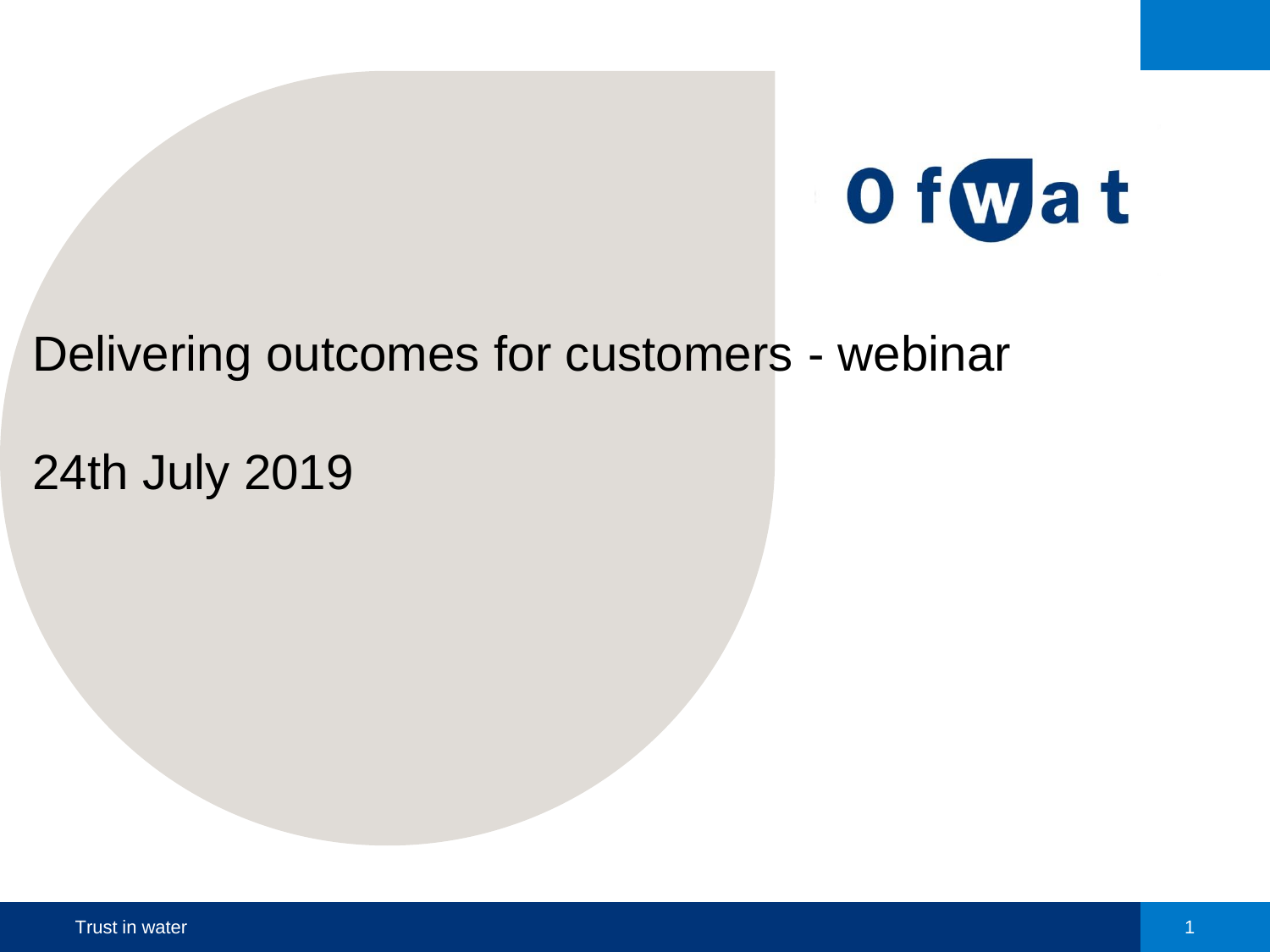- Introduction
- Performance commitment levels
- Standard & enhanced outcome delivery incentives
- Customer protections
- Q&A and next steps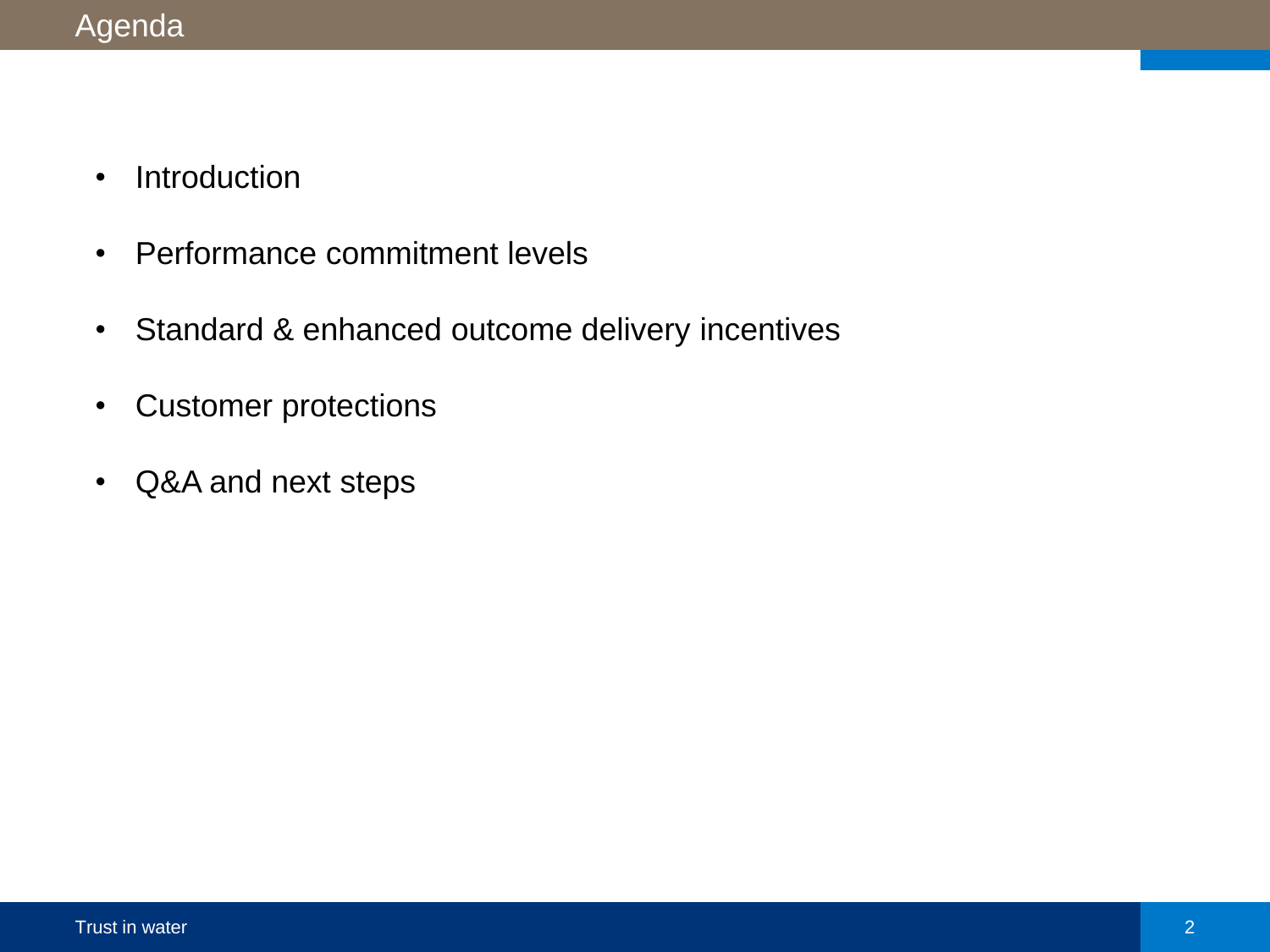# Performance commitment levels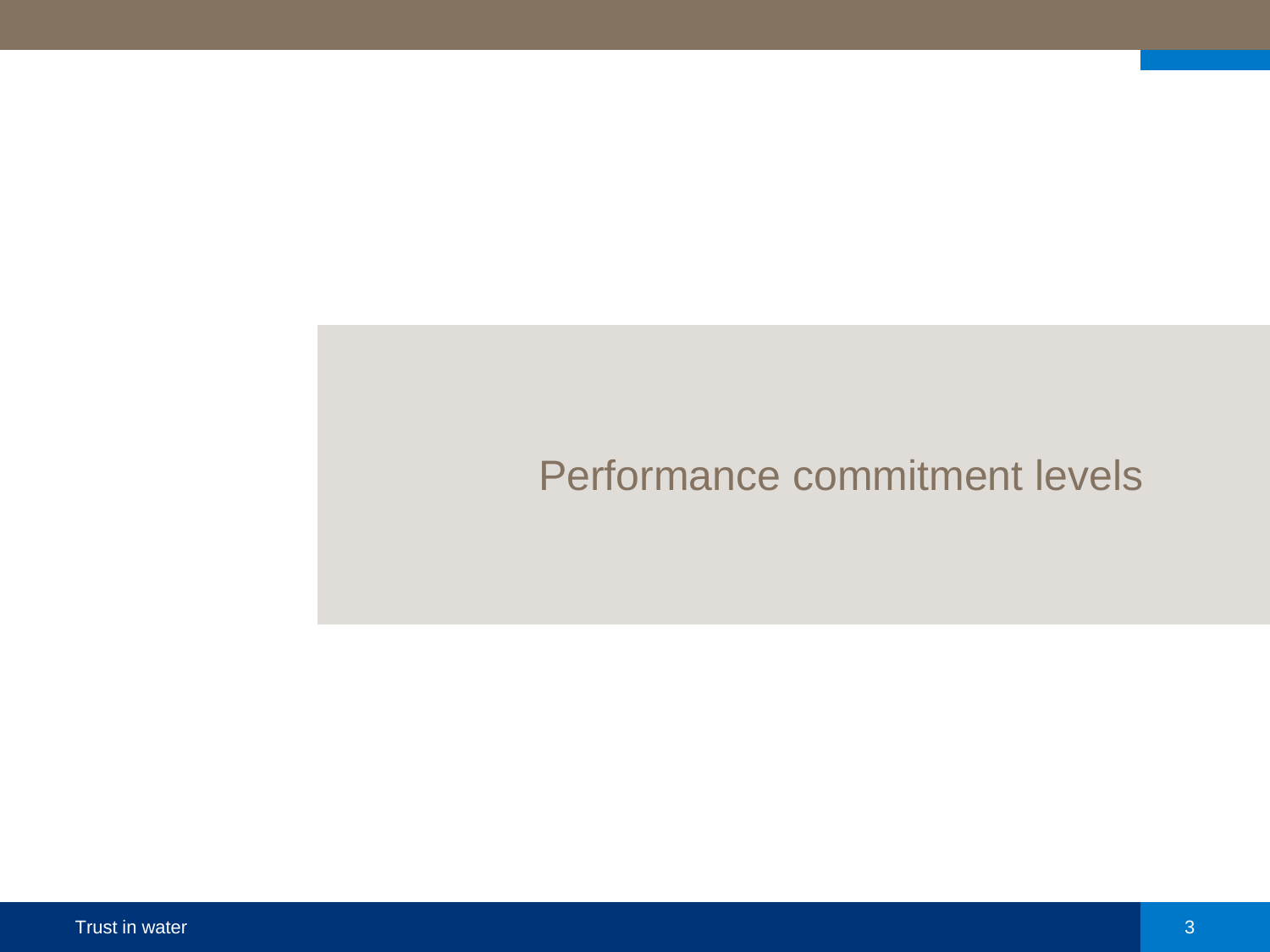## Overall approach to setting performance commitment levels

Companies should have stretching performance commitment levels:

- To maintain customers' trust and confidence in the outcomes regime
- To ensure outperformance payments are only available for performance beyond stretching levels
- To challenge companies to achieve both a higher level of service, and a more resilient service performance
- To encourage companies to improve their services to current customers, future customers and the environment

More stretching performance commitment levels do not cost customers more money in themselves. We have a separate test for cost efficiency, which challenges companies to have efficient levels of cost, and we do not allow companies a higher cost allowance for a more stretching performance commitment.

We expected that, for common performance commitments, companies would engage with their customers on their performance commitment levels; and challenge the level of stretch in their performance commitments with their customers, CCGs and other stakeholders. This would include challenging their performance commitment levels against forecast upper quartile performance levels because there is more likely to be comparable data available for them.

Our interventions on performance commitment levels deliver levels that we consider are stretching but achievable.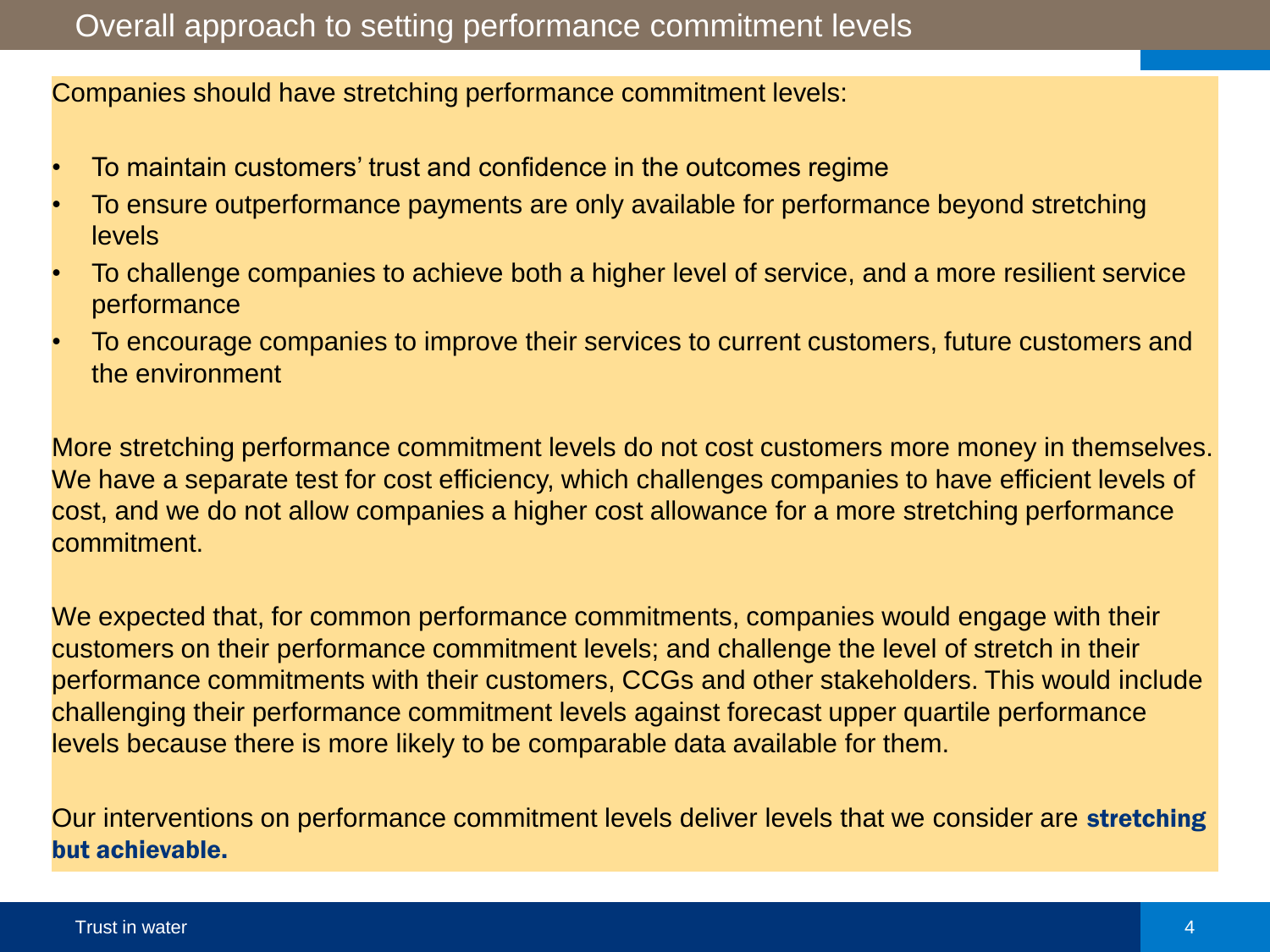| <b>PCs</b>                                                                                                                                                                                                                                                 | <b>Key points</b>                                                                                                                                                                                                                                                                                                                                                               |
|------------------------------------------------------------------------------------------------------------------------------------------------------------------------------------------------------------------------------------------------------------|---------------------------------------------------------------------------------------------------------------------------------------------------------------------------------------------------------------------------------------------------------------------------------------------------------------------------------------------------------------------------------|
| <b>Upper quartile measures</b><br>$(UQ)$ :<br><b>Water Supply Interruptions,</b><br>Internal Sewer Flooding,<br><b>Pollution Incidents</b>                                                                                                                 | PC levels are common to all companies - set at the forecast industry upper<br>quartile (UQ).<br>• No changes since IAP to internal sewer flooding and pollution incidents<br>• For water supply interruptions performance levels, we apply a glidepath to<br>reach forecast UQ performance in 2024-25. Interim forecast UQ levels looked<br>unachievable                        |
| <b>Reducing water demand:</b>                                                                                                                                                                                                                              | We assess 2024-25 performance level relative to the forecast UQ.                                                                                                                                                                                                                                                                                                                |
| Leakage, Per Capita<br><b>Consumption (PCC)</b>                                                                                                                                                                                                            | For leakage:<br>• Is the annual percentage reduction above 15%?<br>• Is past performance good?<br>• Can levels proposed be delivered by base cost allowances?<br>For <b>PCC:</b><br>• Does the company face water resource challenges?<br>• Has the company shown ambition?<br>• What is level of current / planned metering penetration?                                       |
| <b>Asset health:</b>                                                                                                                                                                                                                                       | We expect companies to deliver good levels over the longer term.                                                                                                                                                                                                                                                                                                                |
| Mains Repairs, Unplanned<br>outage, Sewer Collapses, Sewer<br>Blockages*, External Sewer<br>Flooding*, Low pressure*, Water<br>quality customer contacts*: taste<br>and odour and discolouration*<br>(* are comparable bespoke<br>performance commitments) | • For comparatively good performers, we are stretching these companies to<br>achieve the average of their 3 best historical years since 2011. Where we do<br>not have good historical data we use percentage reductions.<br>For comparatively poor performers, we are expecting significant percentage<br>$\bullet$<br>reductions to close the gap between them and the sector. |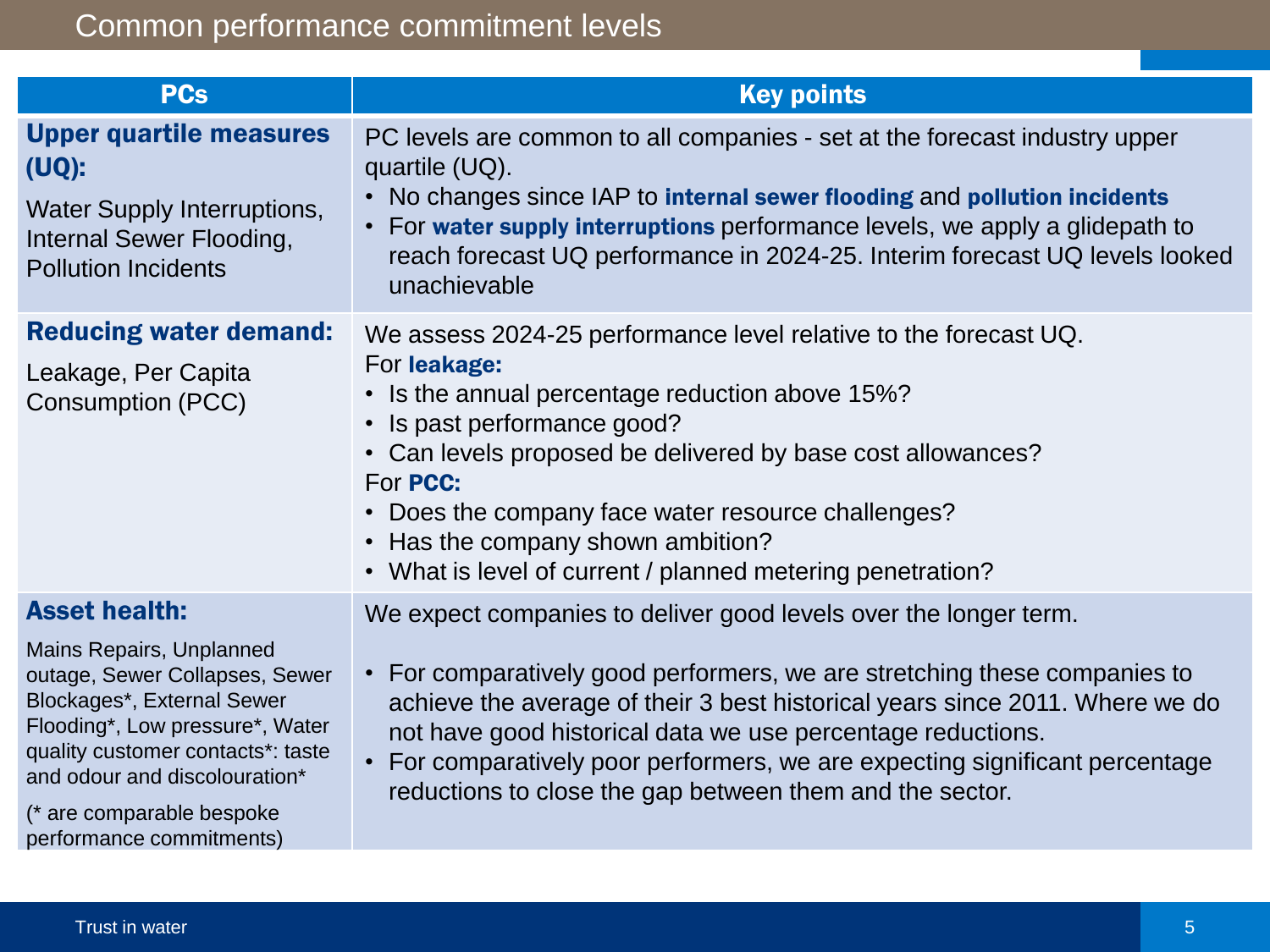| <b>PCs</b>                                                                                                                          | <b>Key points</b>                                                                                                                                                                                                                                                                                                                                                           |  |
|-------------------------------------------------------------------------------------------------------------------------------------|-----------------------------------------------------------------------------------------------------------------------------------------------------------------------------------------------------------------------------------------------------------------------------------------------------------------------------------------------------------------------------|--|
| <b>Statutory measures:</b><br>Water quality compliance (CRI -<br>DWI's compliance risk index),<br><b>Treatment Works Compliance</b> | Performance levels must be set at full compliance, but we consider that<br>there should be a deadband before underperformance payments apply:<br>No change to treatment works compliance deadband.<br>$\bullet$<br>Glidepath to 1.5 for CRI deadband to allow effects of metaldehyde<br>ban to have an impact.                                                              |  |
| <b>Resilience measures:</b><br>Risk of severe restrictions in a<br>drought, Risk of sewer flooding in a<br>storm                    | Companies need to show us that they understand their resilience<br>challenges:<br>Wastewater - increasing model coverage in the nearer term and<br>reducing risk over longer term.<br>Drought – understanding risk and reducing it over time.                                                                                                                               |  |
| <b>Vulnerability:</b><br><b>Priority Service Register</b>                                                                           | We have maintained the performance level for PSR reach (minimum of<br>7% of households) from IAP but changed the definition of contact:<br>at least attempted contact (90%)<br>$\bullet$<br>at least actual contacts (50%)                                                                                                                                                  |  |
| <b>Customer service:</b><br>C-MeX, D-MeX                                                                                            | C-MeX and D-MeX policy decisions were outlined in the March 2019<br>policy decision and shadow year guidance documents and additional<br>decisions are outlined in the outcomes policy appendix.<br>We are continuing to receive data from the shadow year, receiving<br>representations from stakeholders, and speaking to the agent operating<br>the shadow year surveys. |  |
|                                                                                                                                     | We will publish our decision on C-MeX and D-MeX incentive design for<br>2020-25 as part of final determinations in December.                                                                                                                                                                                                                                                |  |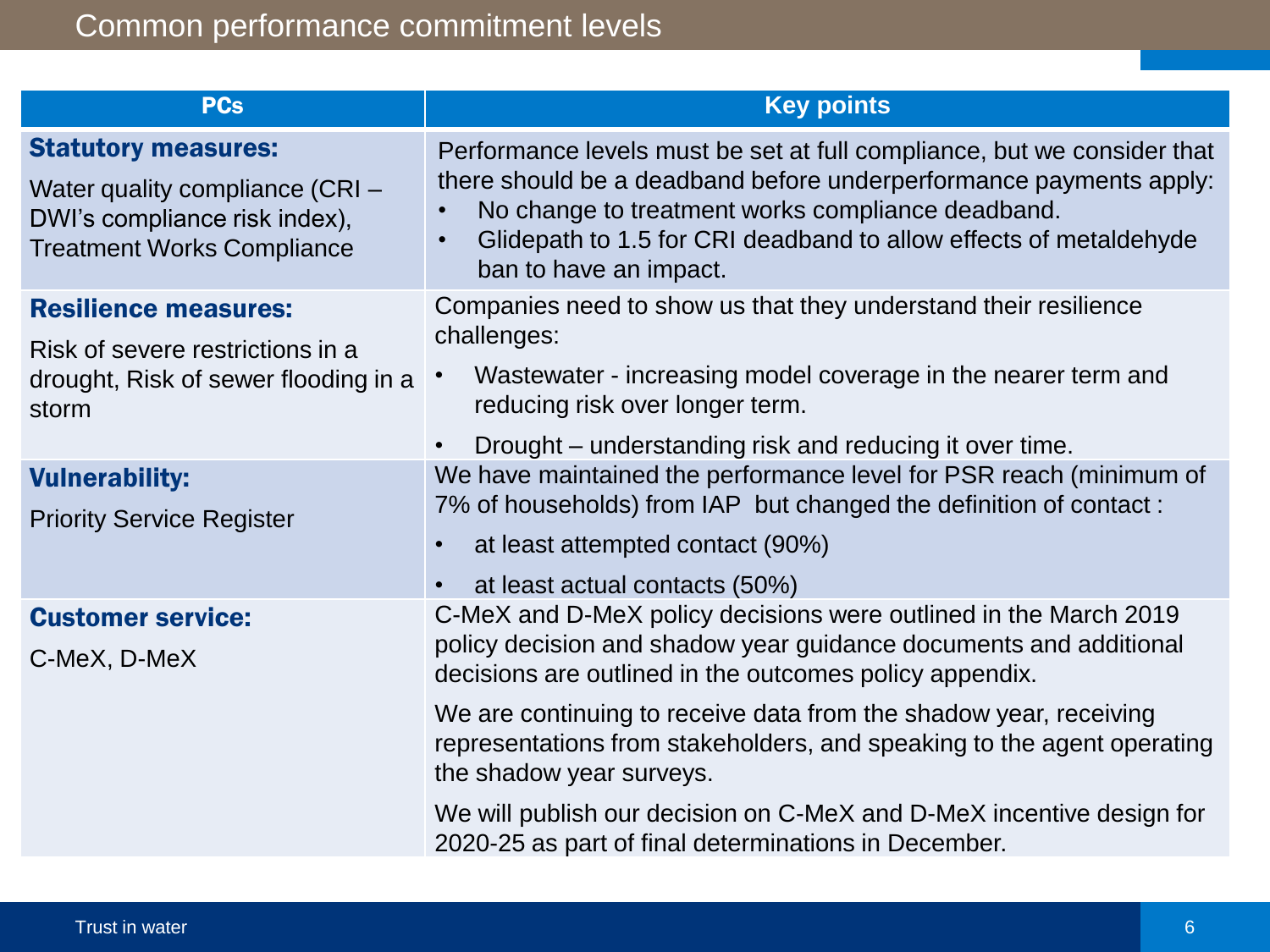Water Industry National Environment Programme (WINEP) and National Environment Programme (NEP)

- We have decided performance commitment levels should only apply to WINEP/NEP schemes designated as 'green' by 1 April 2019, which avoids any changes being required to performance commitments after final determinations. We have revised performance levels based on available data. Companies could propose revised levels if there is evidence this is more appropriate, but still stretching.
- We have added a further reputational performance commitment for all companies to report whether they have "met" or "not met" all of their WINEP/NEP requirements each year.

## Void properties – Household properties

- Our draft determinations increase the stretch of performance commitment levels for some companies based on assessment of business plan data, comparative company performance and empty dwellings data from the Ministry of Housing, Communities and Local Government.
- Alongside this we have changed the performance commitment definition for some companies as part of making performance commitments stretching and focusing on the benefit for customers.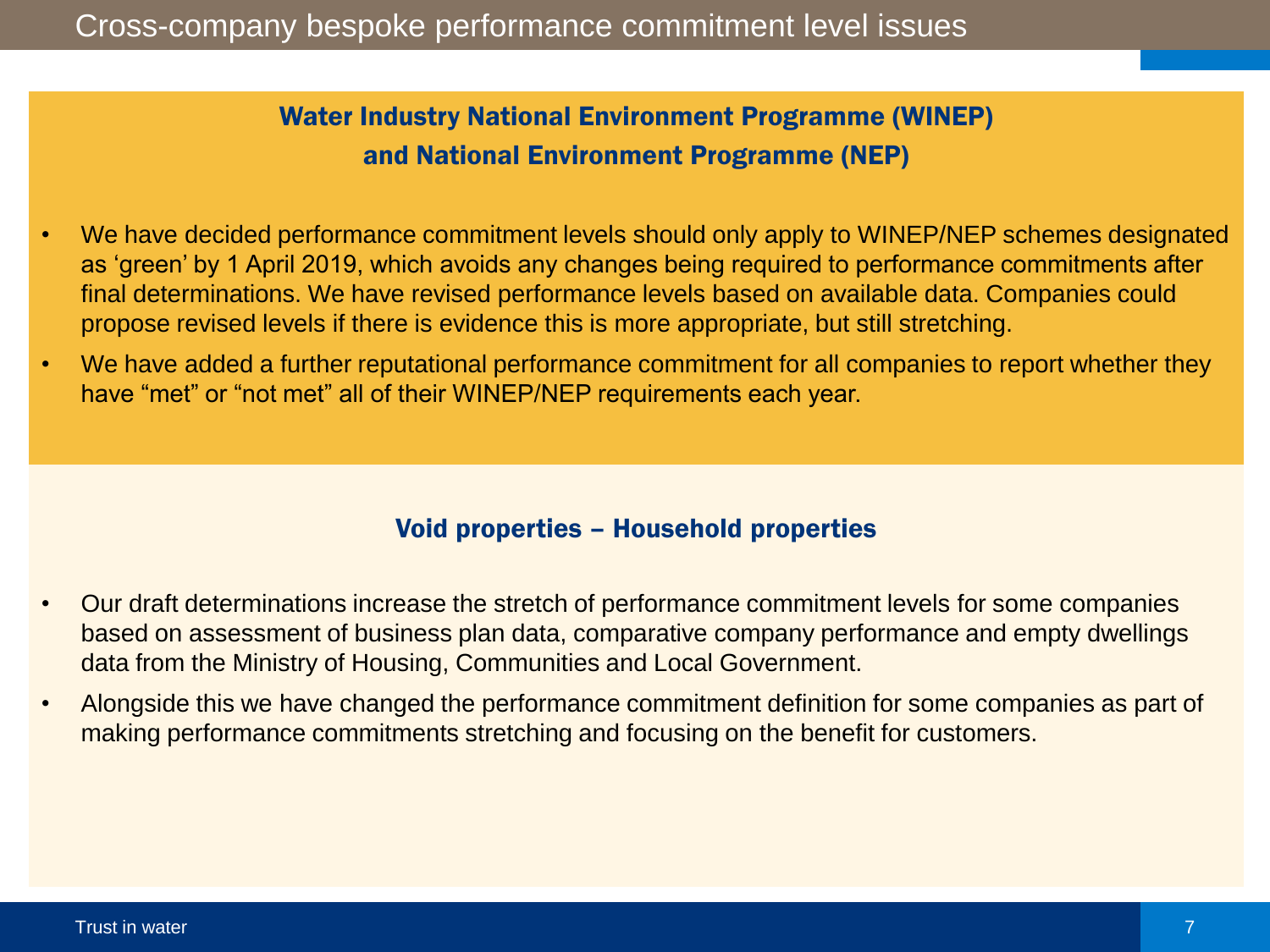## Standard & enhanced ODIs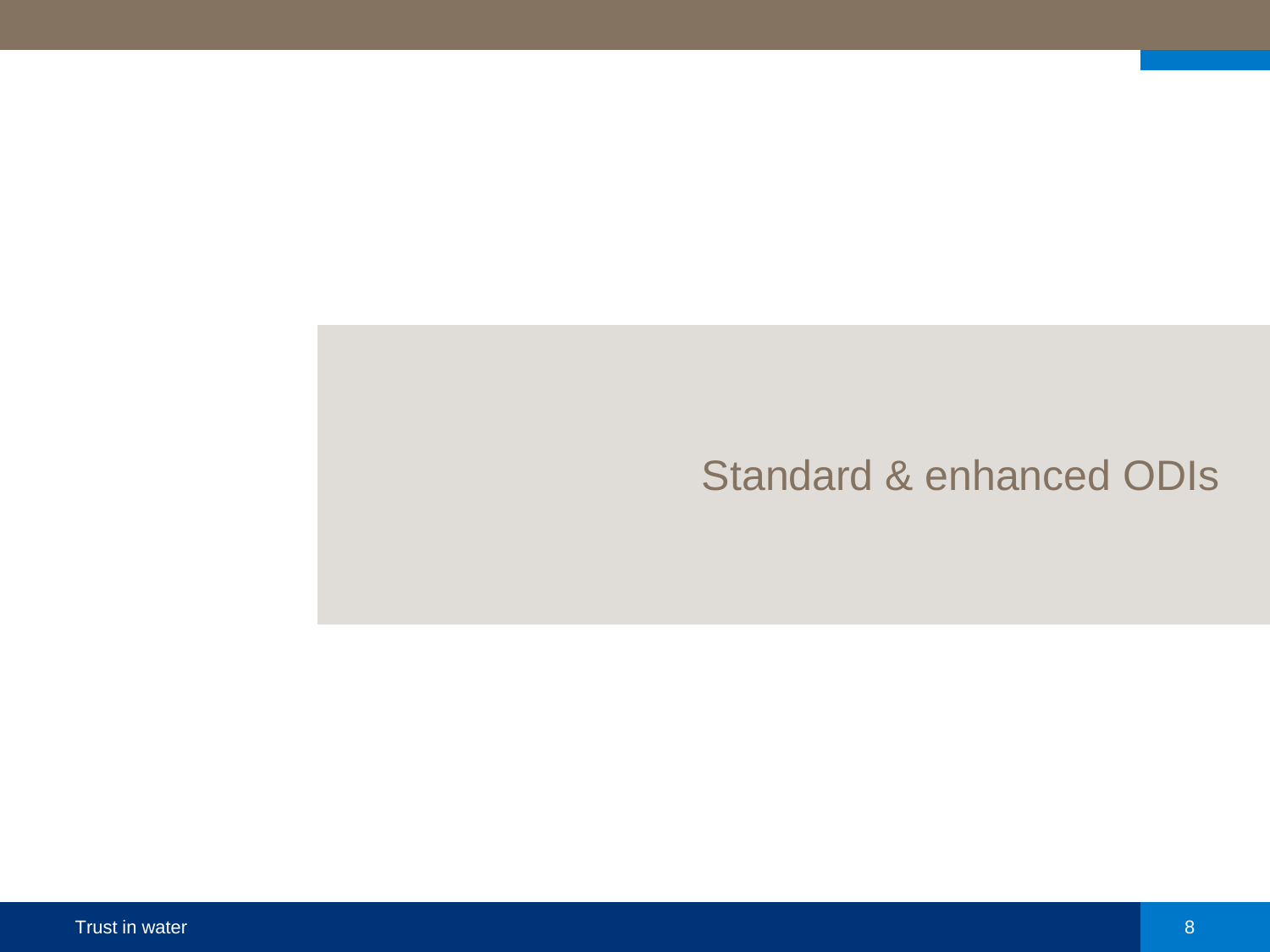In our PR19 methodology we stated that we are placing a greater onus on financial incentives.

For an ODI outperformance payment to be appropriate, the company must:

- be proposing a stretching performance commitment level so that outperformance payments are for strong outperformance and not for carrying out the "day job";
- demonstrate there are benefits from improved performance; and
- have customer support for its proposed outperformance payment.

We set out our expectation that companies set their ODI rates on a bottom-up basis using evidence of customer valuations for service increments and the forecast efficient marginal cost of delivering them. We expected companies to provide willingness to pay and /or marginal cost evidence to support their proposed rates.

At IAP we asked companies to:

- provide supporting evidence for outperformance payments;
- explain why their proposed rates differed from our assessment of the reasonable range around the average;
- explain how their asset health ODI rates appropriately incentivise performance; and
- explain how their proposed rates are coherent with their ODI package.

Our interventions on ODI rates deliver rates that we consider provide appropriate incentives to the company to deliver on its pledges to customers.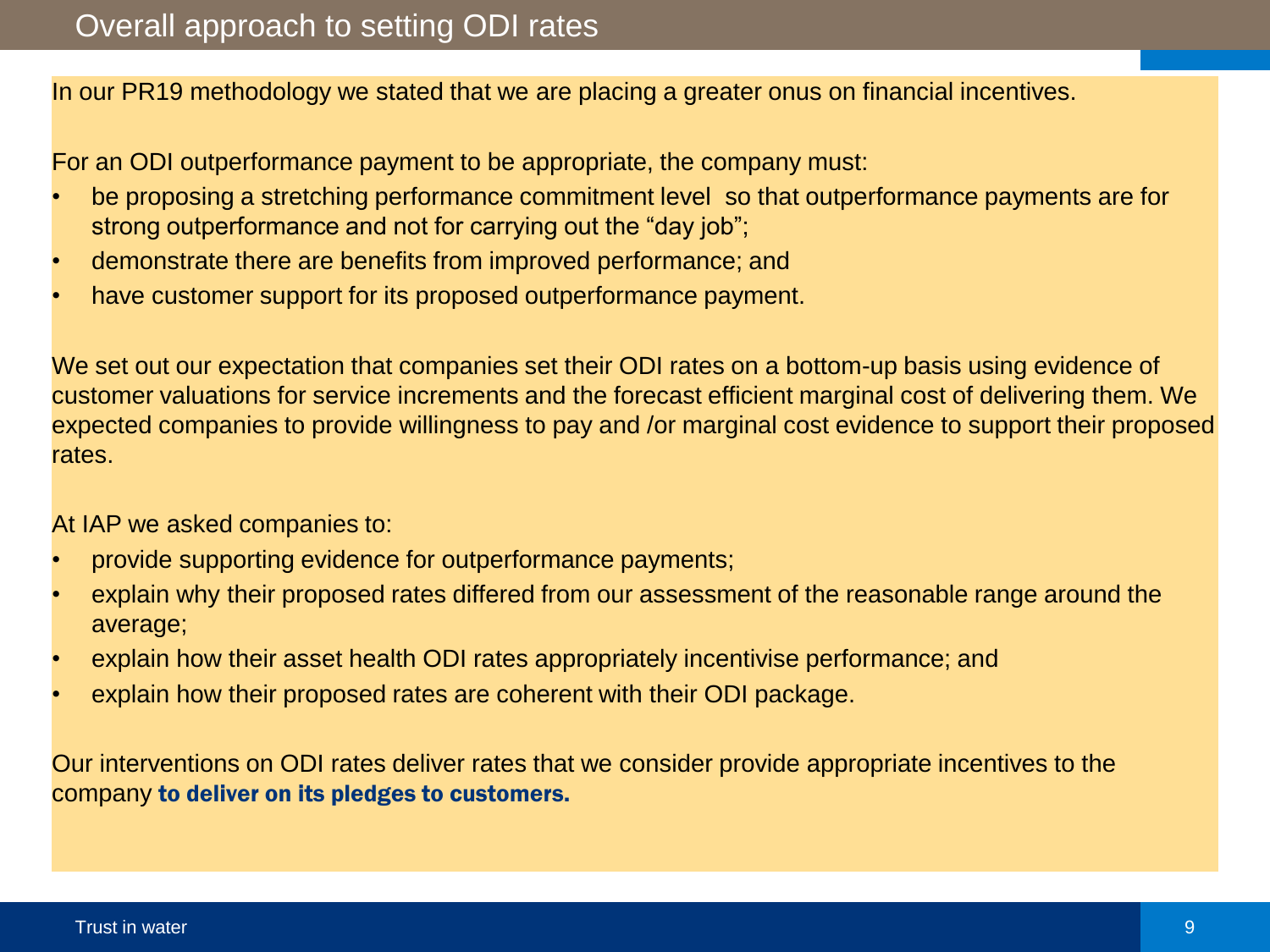## Outcome delivery incentive rates

#### Assessment of a range of evidence

We make an assessment of whether to intervene based on:

- Customer support (adjusting or removing the outperformance rates where there was insufficient customer support)
- Horizontal comparison (using the reasonable range as a guide to identify potential outlier rates which require further investigation)
- Company use of its specific evidence eg willingness to pay / triangulation check
- Past performance
- Performance commitment / comparative level
- **Symmetry check**
- 2015-20 rate cross check
- Overall quality of companies' customer valuation evidence and triangulation.

We assess rates for non-customer-facing PCs differently from customer-facing PCs because there was limited use of, for example, willingness to pay data by companies to set these rates. The limited range of data also affects our interventions, eg makes re-triangulation of rates not feasible. The specific nature of the intervention depends on the nature of the concerns identified.

#### Customer-facing common/comparable performance commitments:

Leakage; per capita consumption (PCC); water supply interruptions; pollution incidents; internal sewer flooding and comparable bespoke performance commitments: water quality contacts (combined measures) and external sewer flooding.

#### Non-customer-facing common/comparable performance commitments:

Compliance Risk Index (CRI); mains repairs; sewer collapses; unplanned outage; treatment works compliance and comparable bespoke performance commitments: sewer blockages and low pressure.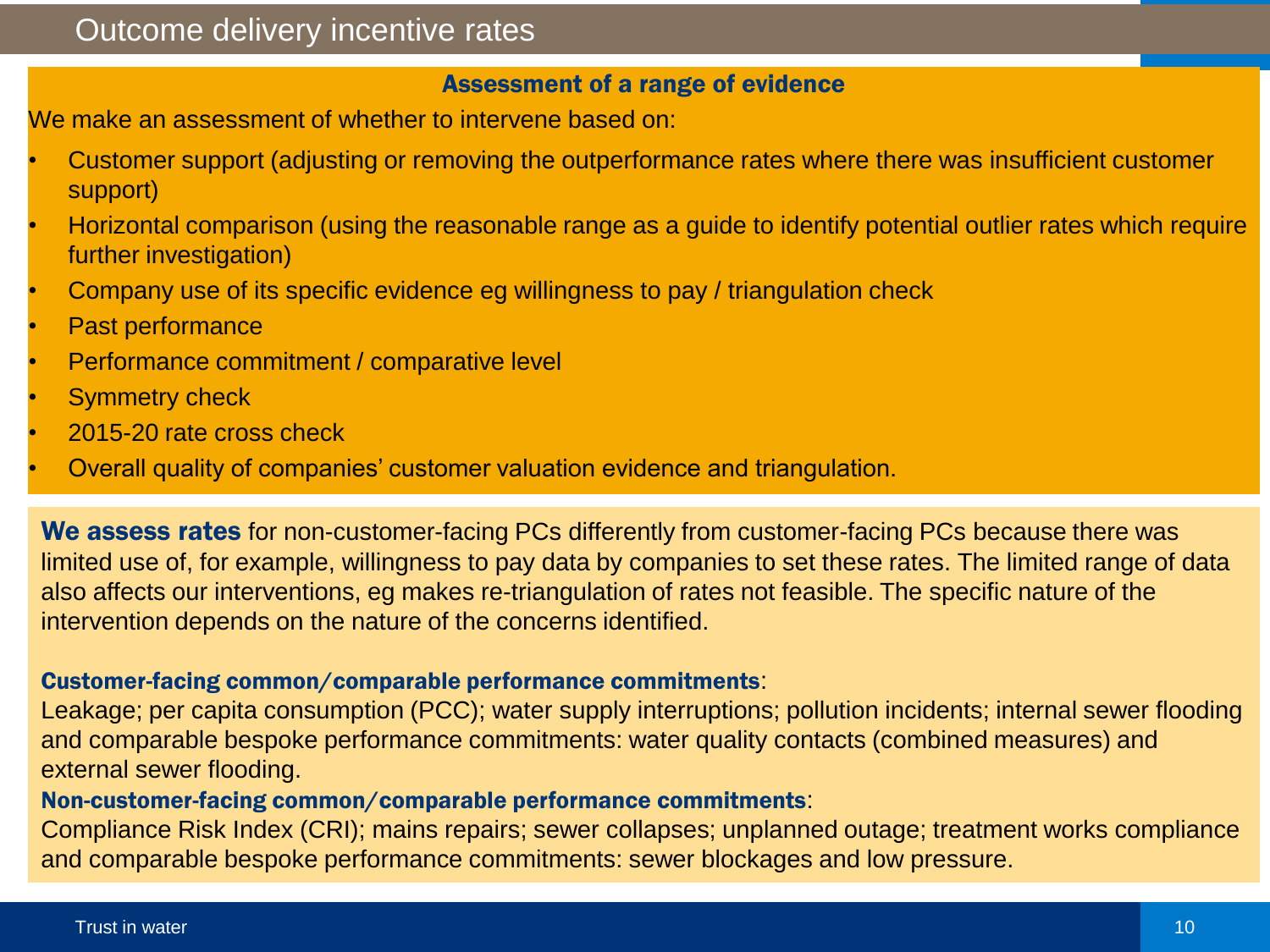## Customer facing:

We used the reasonable range to identify potential outliers for further investigation. We accepted rates where they had appropriately derived marginal benefit and appropriately triangulated based on customer valuations and comparison with PR14 rates, past performance checks did not highlight any concerns.

When we did not accept proposed rates we retriangulated across relevant data points.

In our interventions we seek to reflect:

- preferences of the company's customers (using willingness to pay data / rates from all sources eg PR14, September plans, April plans),
- preferences of customers across the industry more widely (using industry average rates).

Our analysis of company plans showed that the average ratio of underperformance rates to outperformance rates was 1.2. When we have intervened we have used this factor to set the relevant rates.

We reduce outperformance payment rates if customer support evidence is unclear based on our willingness to pay triangulation or using the nearest bound of the reasonable range as discussed in the policy appendix.

### Non-customer-facing:

We used the reasonable range to identify potential outliers for further investigation. We accepted rates where they were within the range or performance checks (past / comparative or stretch) did not highlight any concerns.

Our general approach is to move company rates to a point in the reasonable range based on the data spread and the relative position of the rates against the range and the existence or not of any past or current performance concerns. The resulting rate should sufficiently incentivise companies to maintain and invest in their assets.

We reduce outperformance rates where customers do support outperformance payments but these are greater than underperformance payment rates.

We remove outperformance payments where customers do not support these.

Our interventions also include adding underperformance payment rates to companies that have not proposed one. Where we have added underperformance payment rates we set the rate for these performance commitments at the average rate proposed by all other companies.

In assessing ODI rates we keep totex-sharing rates at 50:50 for the purposes of the draft determinations, but will consider further whether this is appropriate in all cases for final determinations.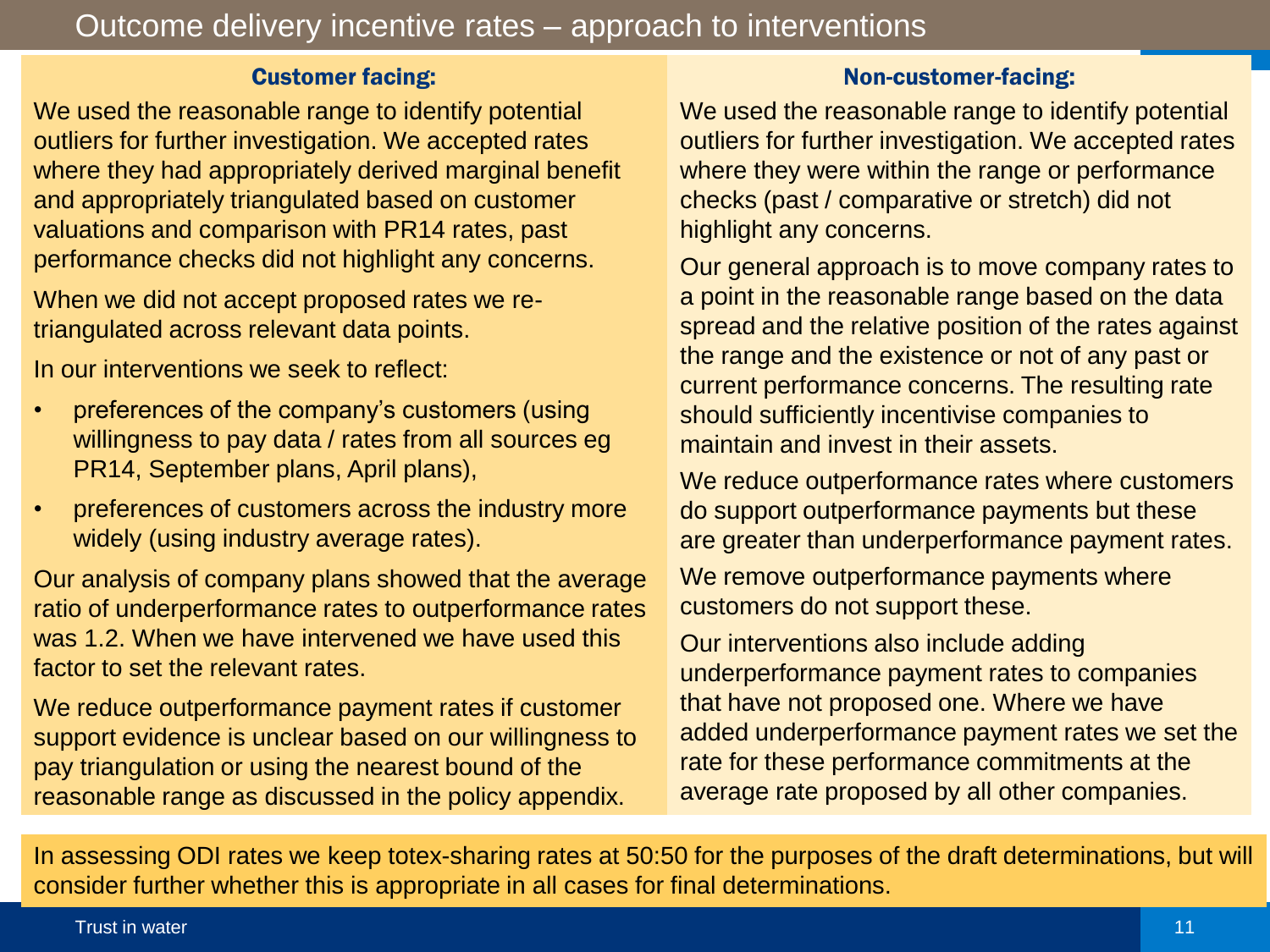## Outcome delivery incentive rates – Example: water supply interruptions PC

In general, our recommended interventions increase the average value of incentives attached to the water supply interruptions PC (relative to companies' April Business Plans).

The analysis was done on a normalised basis as shown by the units below £/HH/minutes per property



past performance issues

Outlier rate but a low priority for customers so customer protection intervention. Re-triangulating business plan rates with industry average

information provided on marginal benefit. Re-triangulate using industry average and business plan rate

Trust in water the control of the control of the control of the control of the control of the control of the control of the control of the control of the control of the control of the control of the control of the control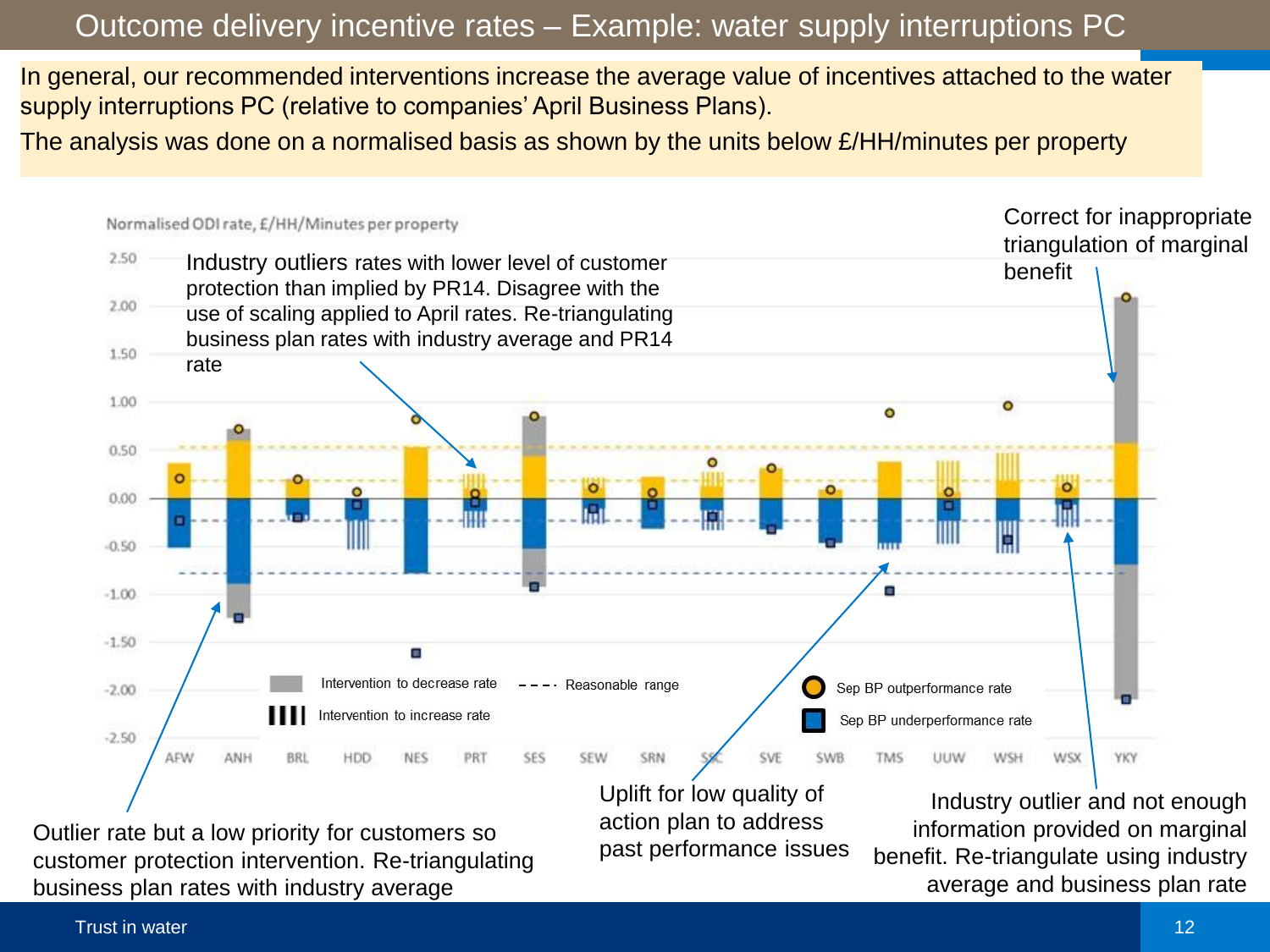### Enhanced ODI rates

- In our final methodology we said companies could take account of wider benefits to industry of a stepchange in outperformance when proposing enhanced ODI rates.
- We are not limiting enhanced ODI rates at 2x standard ODI rates. Instead, we have estimated the benefit to all customers (the "benchmarking externality") and adjusted for smaller companies where the bill impact on their customers may be excessive.
- Where companies have proposed enhanced outperformance rates greater than our estimate we have intervened to reduce rates in line with our estimate. Where underperformance rates are different from outperformance rates we have intervened to set them symmetric to outperformance rates.
- Where companies failed to provide convincing evidence of customer support for standard outperformance payments, we have intervened to remove the enhanced ODI payments for that performance commitment.

## Enhanced ODI thresholds

- Enhanced outperformance thresholds should represent a level that improves the industry frontier as a whole.
- We have estimated a threshold for each performance commitment by using either the forecast frontier / current best performance and applying a "frontier shift" based on the historic rate of improvement. This then follows the profile of the upper quartile across the period. We have intervened to set our frontier estimate where company proposals were less stretching.
- Enhanced underperformance thresholds will be at the lower quartile of industry performance in 2018-19 (using forecasts at DD or 2017-18 actuals where not available).

## Customer and company protections

- We apply caps for each enhanced ODI at 1% of water or wastewater regulatory equity each year, which would apply in-period within the aggregate sharing mechanism.
- We also set collars for each enhanced ODI to limit company exposure at the lower decile of industry performance in 2018-19 (using forecasts at DD or 2017-18 actuals where not available).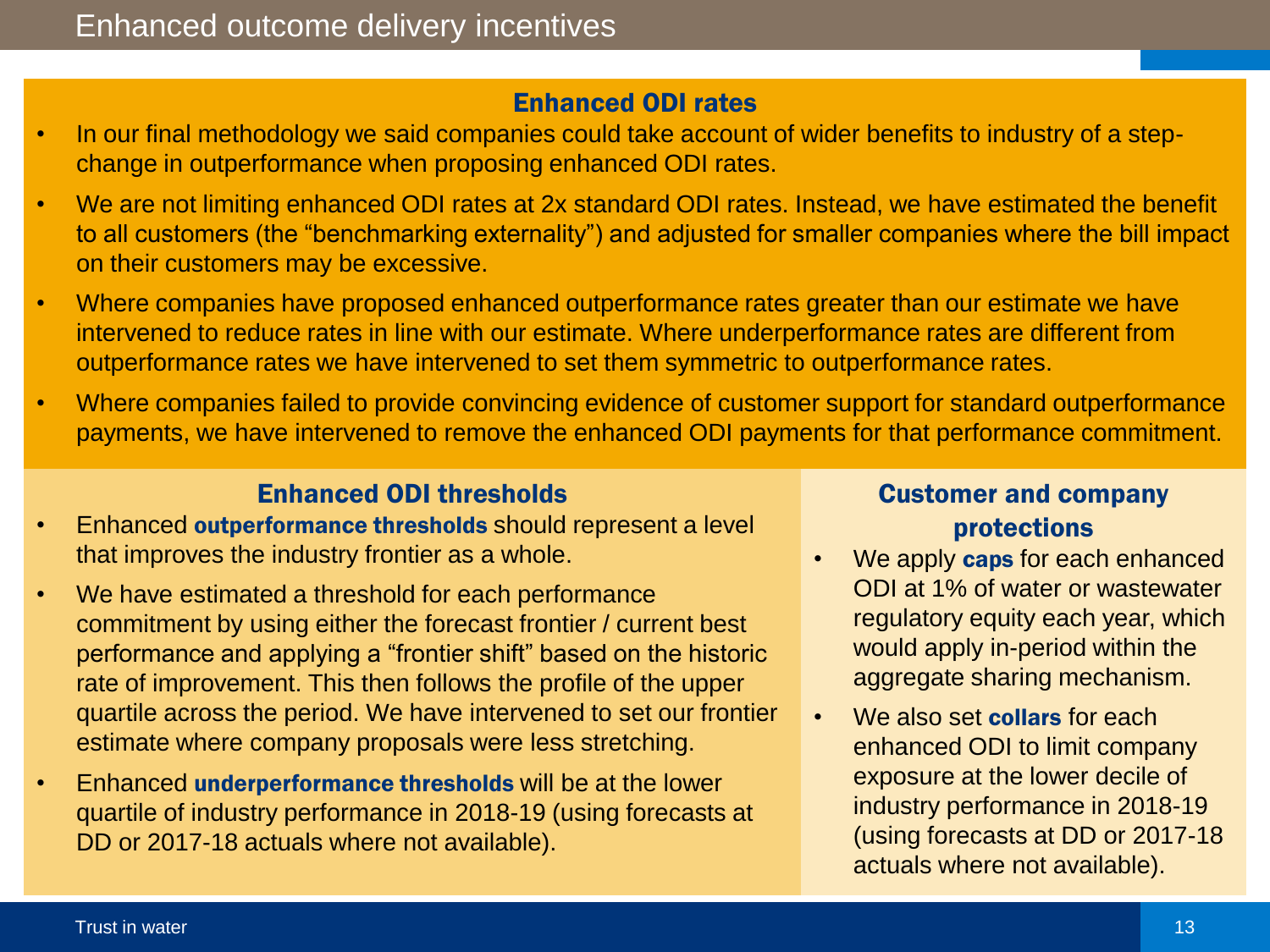## Scheme-specific rates

- We consider ODI rates should compensate customers for foregone benefit. If a company delivers a scheme a year late its customers do not receive the benefit for that year. Where we lack confidence in a company's estimate of annual benefits, but we are confident that it is significant, we use the weighted average cost of capital (WACC) and RCV runoff rate as a proxy for foregone customer benefit. We multiply this by allowed totex for the scheme to arrive at an annual 'late delivery payment rate' for each year that the scheme is undelivered.
- In addition, we will recover any allowed expenditure related to non-delivery at 31 March 2025, accounting for the cost sharing factor. Where the main underperformance rate reflects late delivery we have set a further rate to account for non-delivery at the next price review. We will not recover costs for green WINEP/NEP schemes as we will expect companies to deliver the schemes within the costs we have allowed at PR19 and will not allow costs at future price reviews.

## Cost recovery rates

- Some companies proposed 'cost recovery' performance commitments where outperformance payments are designed to fund schemes.
- We have accepted company proposals for such performance commitments in line with our standard criteria – where there is sufficient evidence of customer support and demonstrable benefit.
- We have set ODI rates based on efficient marginal costs. There is less transparency around willingness to pay values, and efficient costs are an appropriate basis for a cost recovery performance commitment.

## Residential void properties

- Finding and billing all properties that receive services provides clear benefits to customers via bill reductions. We have intervened to ensure all household void performance commitments have underperformance as well as outperformance payments.
- For ODI rates we have estimated the benefit from identifying a false void using the company's average wholesale residential bill and the marginal cost using the company's view or our default estimate of £30.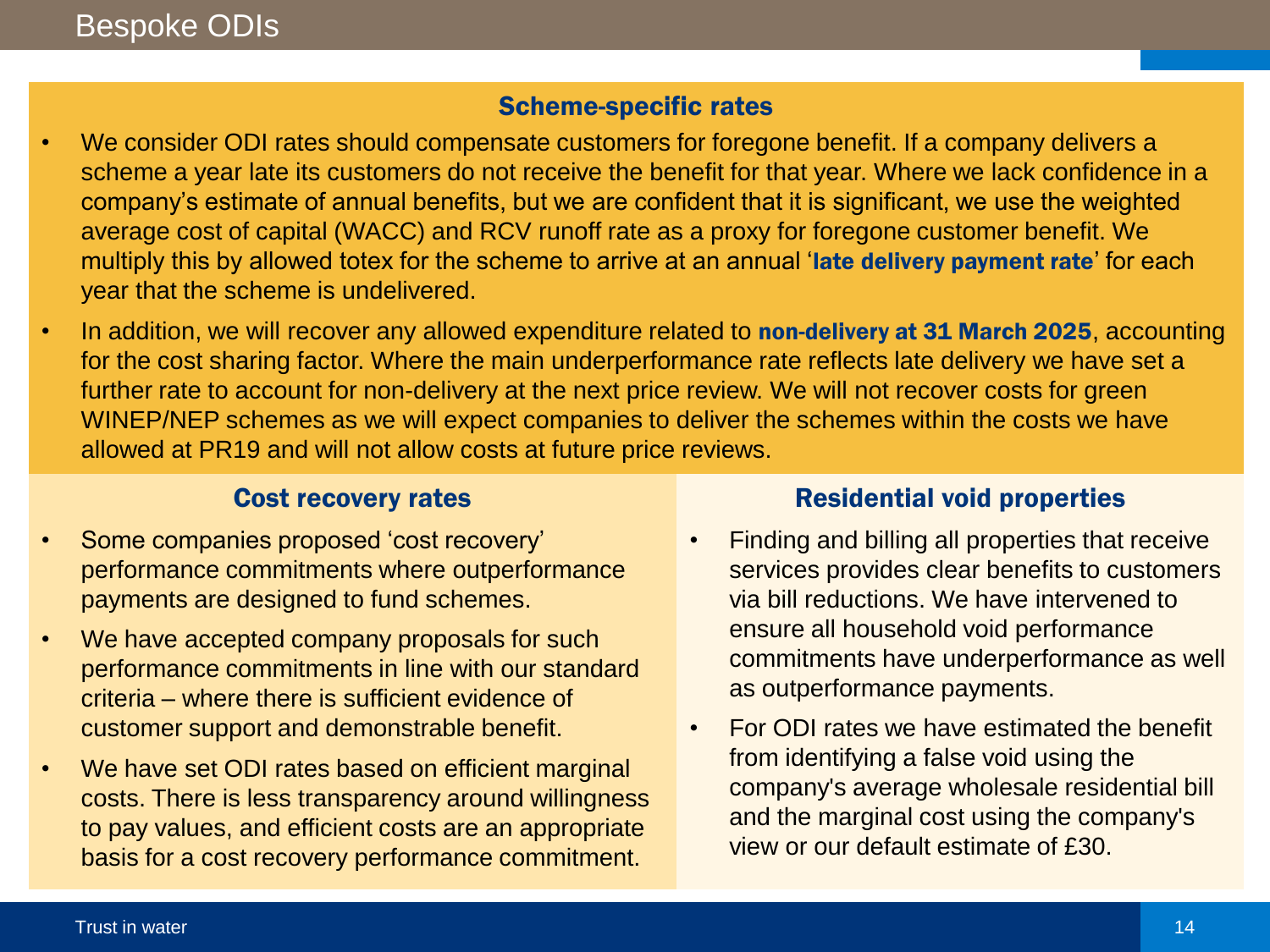# Customer protections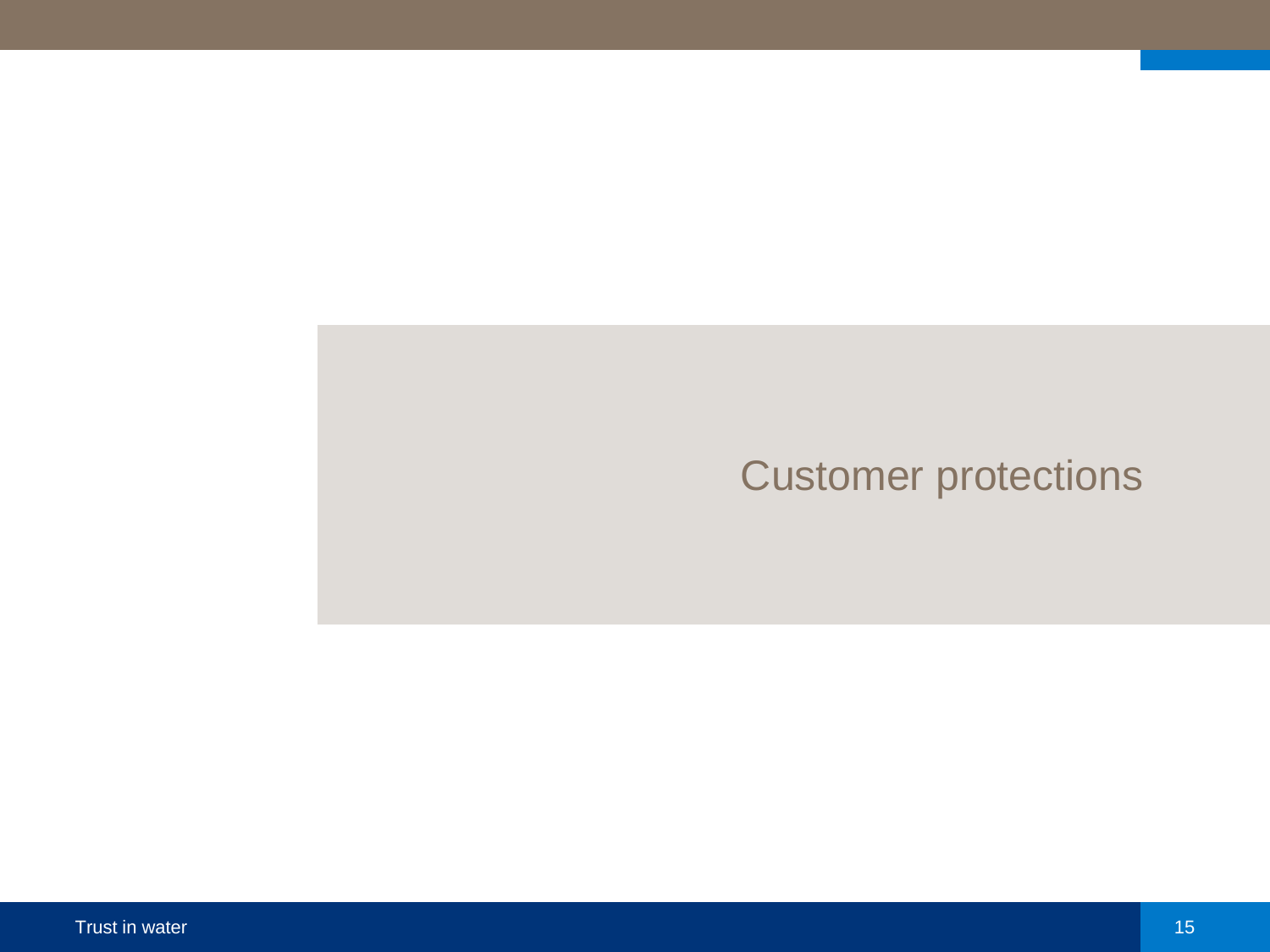We have implemented the two elements set out at IAP for all companies to protect customers from unexpectedly high outperformance payments.

#### 1: Aggregate Outperformance Sharing Mechanism

- A mechanism to share 50% of incremental outperformance payments with customers through bill reductions above a given threshold in each year in 2020 to 2025 period.
- The threshold is 3% of RoRE for either wholesale water (i.e. Water Network Plus and Water Resources) or wholesale wastewater activities (i.e. Bioresources and Wastewater Network Plus) as relevant – or a lower threshold if proposed by companies.
- Outperformance payments associated with PCs allocated to the retail controls will not be included in the sharing mechanism.
- In some cases companies have other mechanisms or expect the ODI package will not reach 3%, but the mechanism will apply as a safeguard even if it is not expected to be required.

## 2: Caps and collars on potentially financially significant PCs

- Underperformance collars and outperformance caps are applied, for PCs where the following criteria is met:
	- i. the P90 outperformance payment is forecast to be at least 10% of the total P90 payments for PCs relating to either water or wastewater activities (as relevant); or
	- ii. there is considerable uncertainty for customers about forecast future performance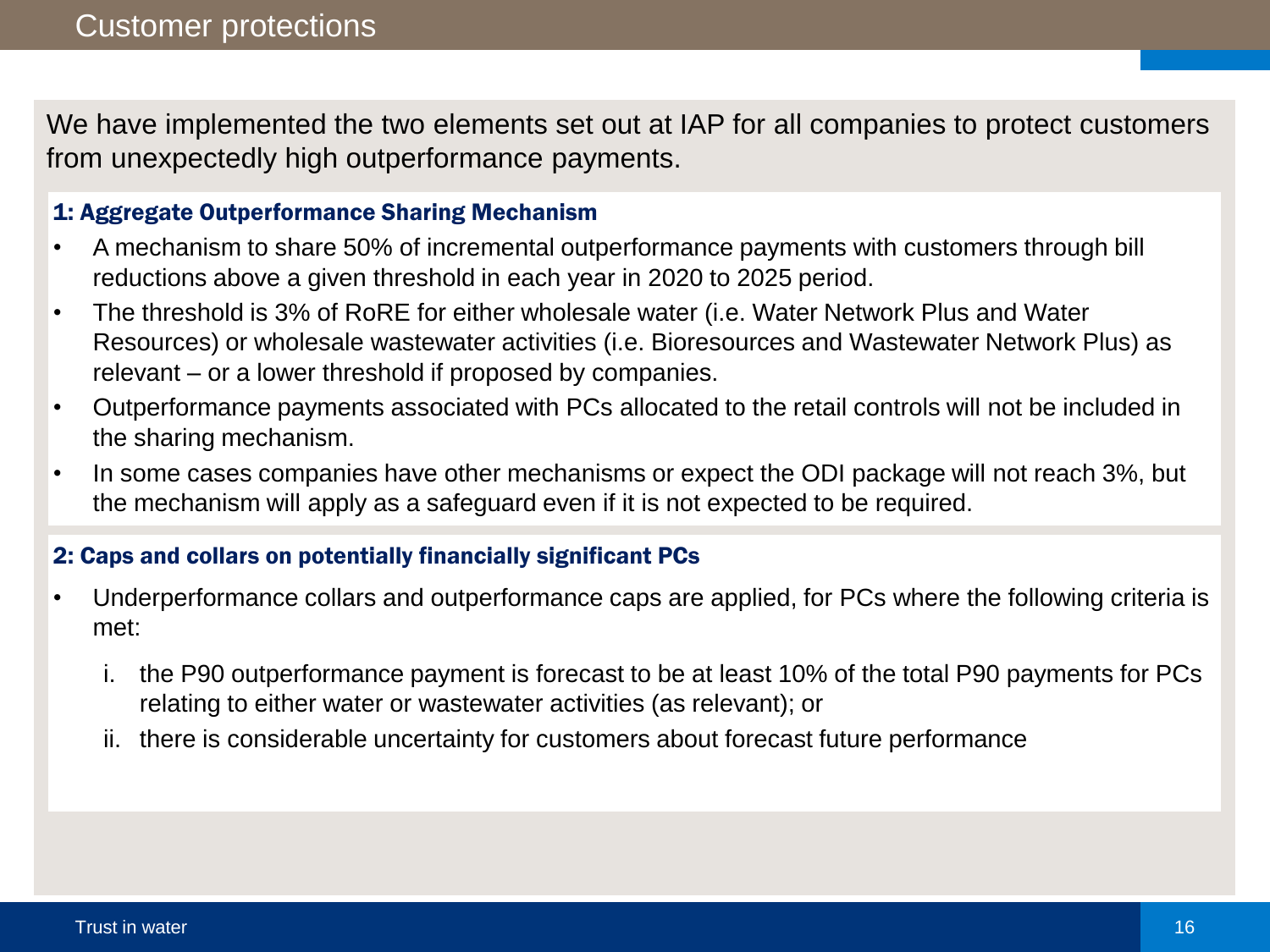In order to **select financially material performance commitments**, we first reviewed P90 performance levels.



- All performance commitments which had adjusted P90 payments higher than 10% of the sum of the company's P90 performance payments for all performance commitments within the relevant price control area (wholesale water or wholesale wastewater) are considered to be financially material.
- Where we added caps we did this at the P90 level.

As part of their draft determination representations, we expect companies to provide us with updated postintervention P10/P90 levels and payments for each of their performance commitments, and an updated postintervention overall P10/P90 RoRE range for their ODI package.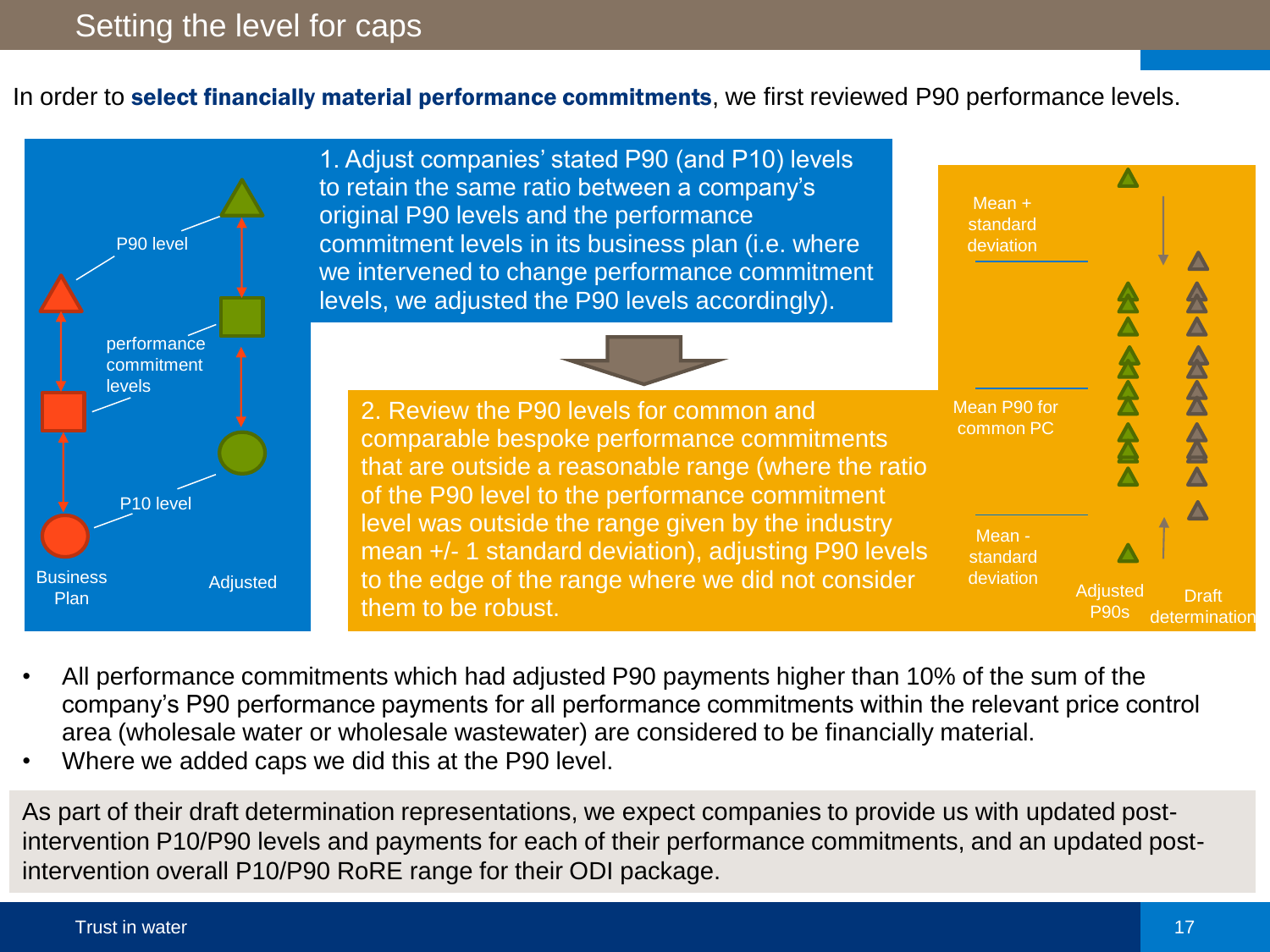We set collars at a level that gives companies sufficient incentive to deliver outcomes for customers. Our standard approach was to set this as a multiple of the performance commitment level relative to the first year of the performance level. We set the collar constant in each year of the 2020-25 period.

- ensures that the annual financial consequences from failing to improve increases in each year of the 2020-25 period.
- improves resilience, by providing companies with incentives to manage against the risk of high impact, low probability events.

If a company has proposed a collar that provides a wider range to the performance level, then we accept this.

The multiplier values capture worst levels of recent historical performance across the industry. We consider that this is an indication of the performance level under plausible circumstances against which a company should ensure that it is resilient. The table sets out the multipliers we used as a standard approach – there are some variations to the standard approach in some cases .

|                                | <b>Collar</b>                                 |
|--------------------------------|-----------------------------------------------|
| <b>Interruptions</b>           | 4 x 2020-21 level (21.6 minutes)              |
| <b>Internal sewer flooding</b> | 2 x 2020-21 level (3.35 incidents per 10,000) |
| <b>Pollution incidents</b>     | 1.5 x 2020-21 level (36.8 per 10,000km)       |
| Leakage                        | Cap at -5% (an increase of 5% from 2019-20)   |
| <b>PCC</b>                     | 1.1 x 2020-21 level                           |
| <b>Mains repairs</b>           | 1.5 x 2020-21 level                           |
| <b>Sewer Collapses</b>         | 1.5 x 2020-21 level                           |
| <b>Unplanned Outage</b>        | 2 x 2020-21 level                             |
| <b>Drinking Water Contacts</b> | 2 x 2020-21 level                             |
| <b>External sewer flooding</b> | 1.5 x 2020-21 level                           |
| Low pressure                   | 10 x 2020-21 level                            |
| <b>Sewer blockages</b>         | 2 x 2020-21 level                             |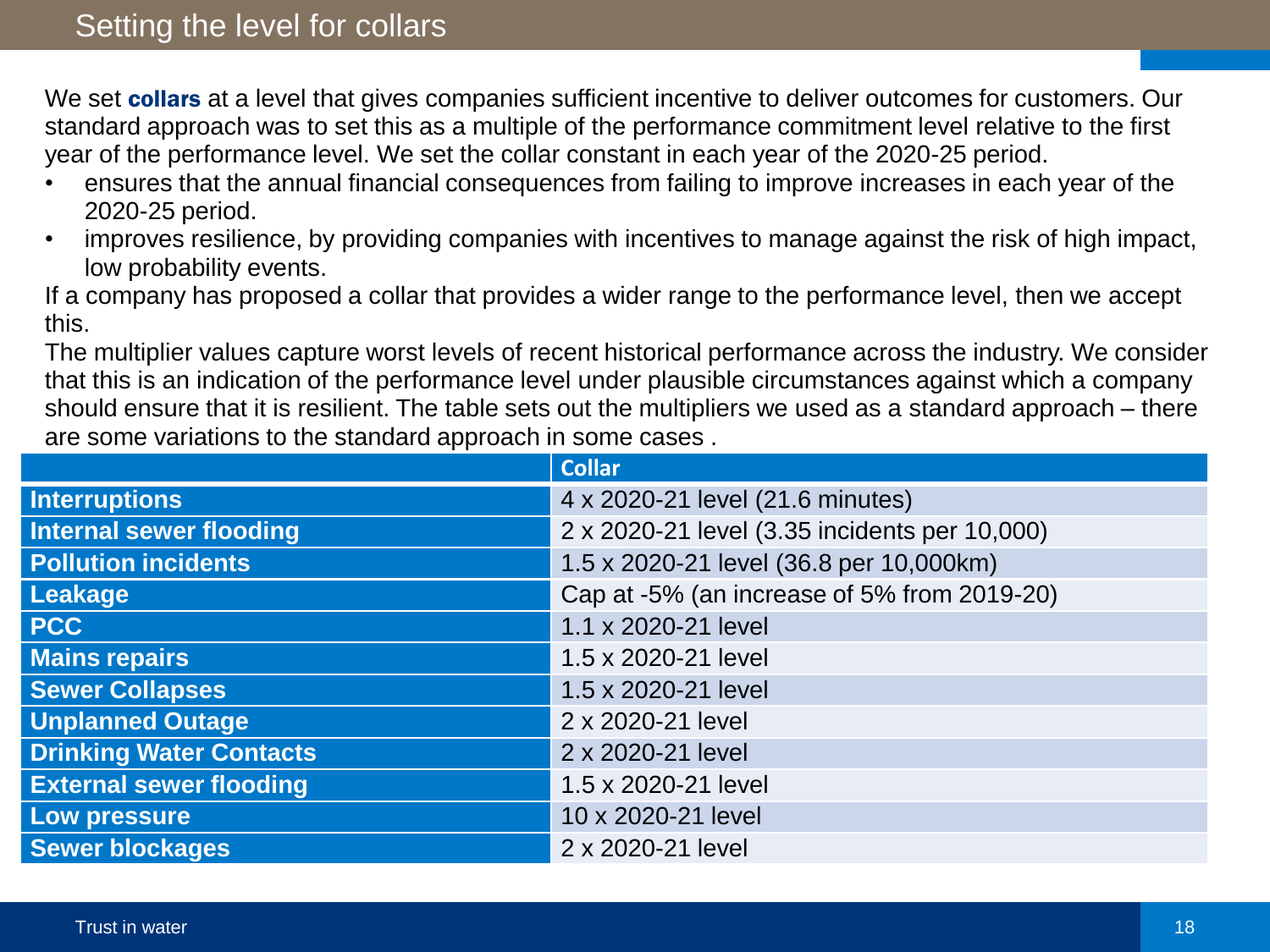## Q&A and next steps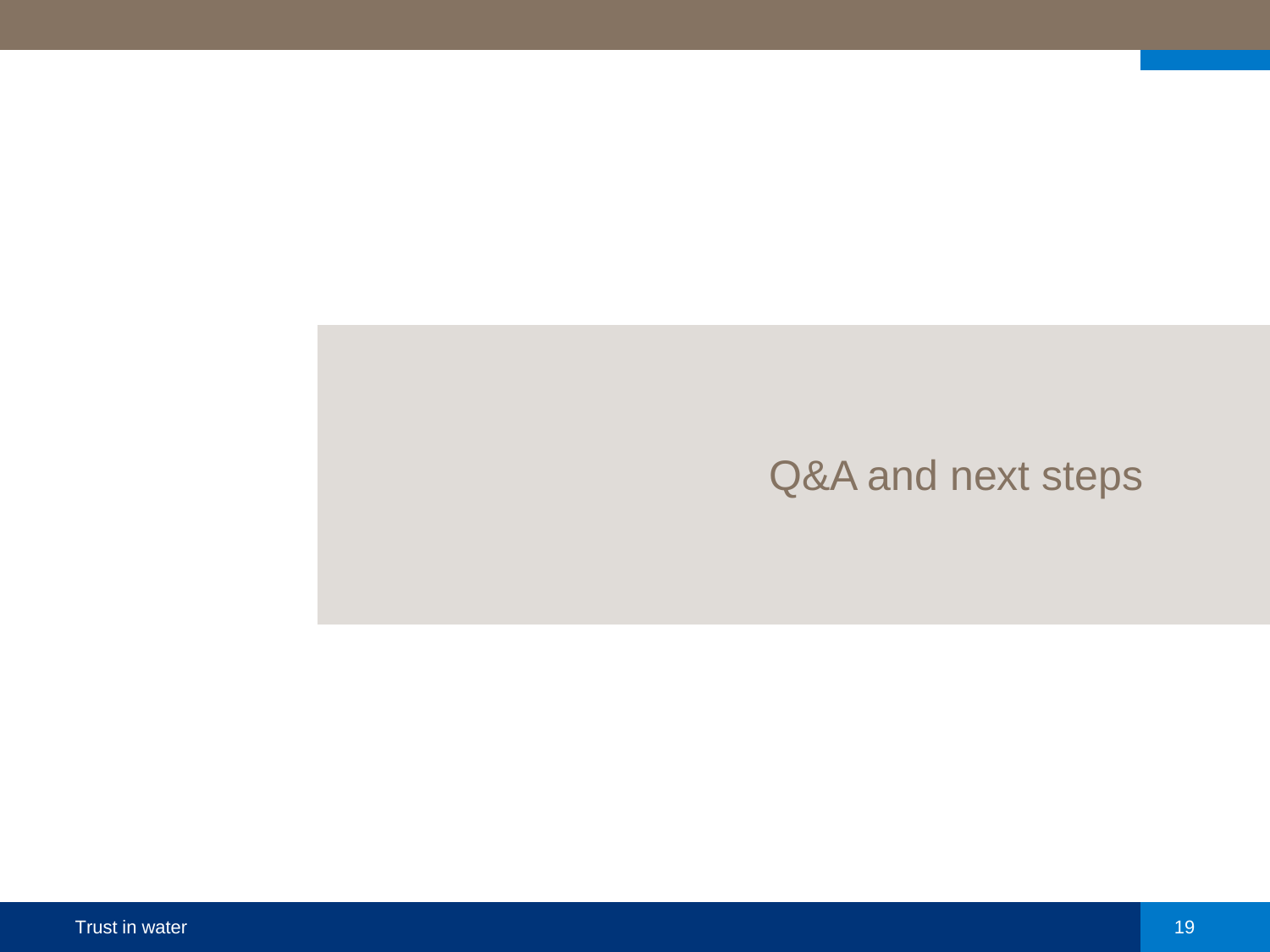## Question(s) received in advance

*No questions were received in advance*

## Next steps

- Further detail on our sector-wide actions and policy decisions can be found in the policy appendix.
- Please note: We are going to publish the Outcomes representations data submission template shortly.
- Companies may submit written questions to us via the formal queries process (email [pr19engagement@ofwat.gov.uk](mailto:pr19engagement@ofwat.gov.uk))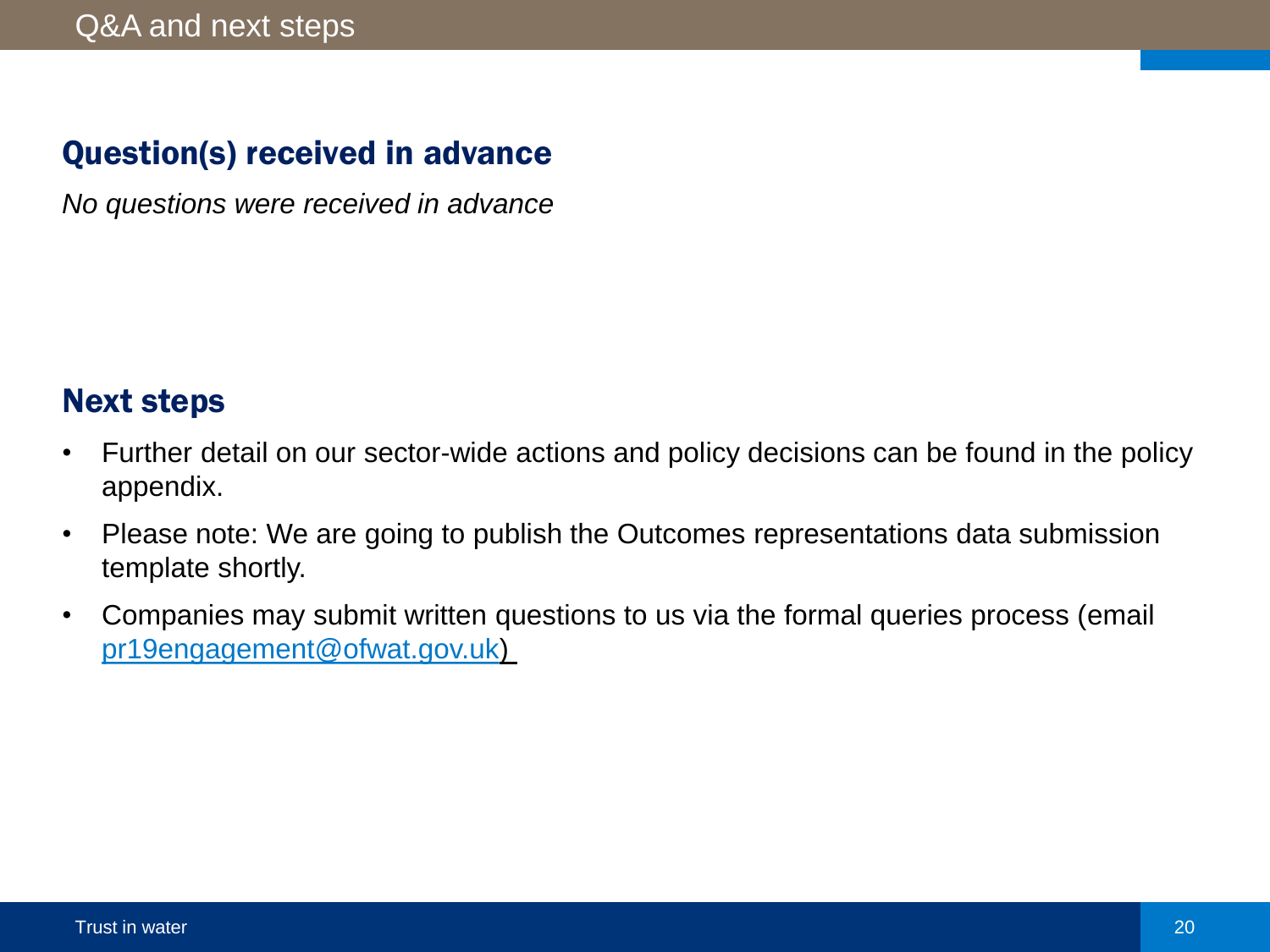## Annex